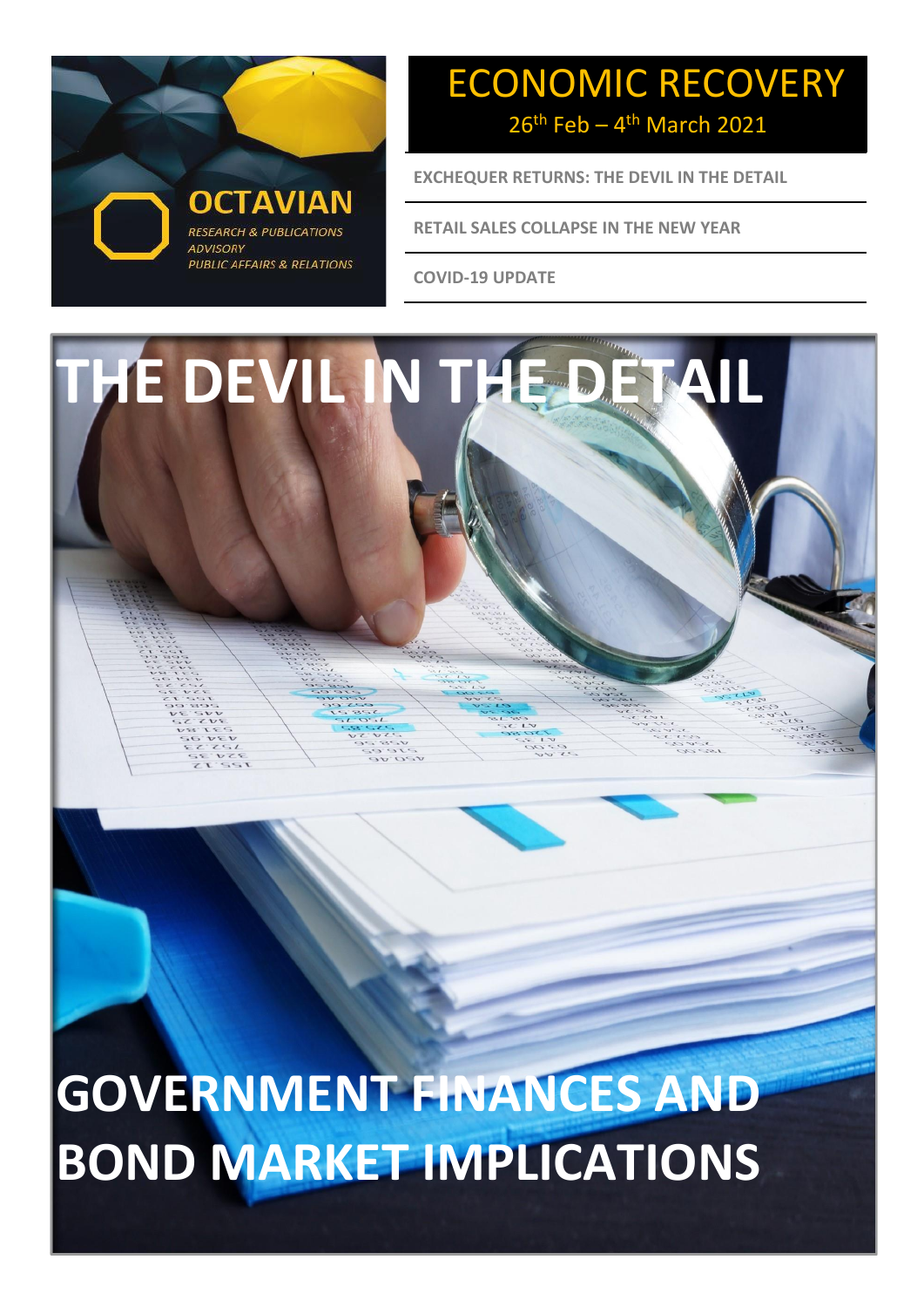

# Look closely. And carefully

Having tracked the state of government finances – and predicted with reasonable accuracy the current fiscal situation – our view is that it is better to wait and digest data before commenting. Haste is not speed.

This week's exchequer returns showing a dramatic fall in year-on-year revenue growth in February was accompanied also by Retail sales growth that confirm the picture of a dual economy as we reported last week: After a brief Christmas, the return of lockdown in January hit some sectors particularly severely and the sectors most affected are those closest to the relatively high employment domestic economy.

What is more the sectors where tax revenues appear to be holding up relatively well – income taxes for instance – are those dependent on the yawning exchequer deficit needed to sustain pandemic unemployment payments and wage subsidies. In summary the key reason that monthly exchequer returns are not significantly worse than they are – and they are already bad – is linked to a deteriorating government balance sheet. The lack of connection to date between the analysis of monthly performance on the tax side and the deteriorating debt position is worrying.

The key question is: When do deteriorating exchequer returns begin to affect government bond markets? For now, the tax decline in the year to February, just 9 per cent year on year, is manageable. But when the cumulative 12 month (to end February) tax decline of €14 billion is matched with a combined 20 per cent rise year on year in Total Gross Voted spending, it is hard not to see some bond market concerns arising by end year unless the trajectory improves. Then the core assumption underlying borrowing decisions could – as Paschal Donohoe warned this week – be undermined. As regards that €14 billion fall, by the way, our €11 billion forecast for the yearly revenue fall – laid out last April in *"An Economic Response to Covid-19"* – is closest to what has happened when lockdown is adjusted for.

Vaccine roll out cannot come soon enough. And while some tax increases may be needed to plug the unsustainable gap in public finances, it is hard to see how the expenditure side of the equation will not also be called upon to play a key role also. Comments that the state will inevitably get bigger have been heard. Equally there will be demands that the state become more efficient and more accountable to those whose taxes are about to rise.

#### **Marc Coleman** BA M Econ Sci ASP MBA **Founder, Octavian Economics**

#### **Disclaimer**

This report has been produced on a voluntary basis by Octavian Economics to assist the public's understanding of the economic crisis created by official and commercial responses to contain the spread of Covid-19. It does not constitute advice offered or solicited for the purposes of making investments or informing commercial or personal financial gain. The impetus of timely response necessary involves some abbreviation of detail. Views contained in Guest articles are not necessarily those of Octavian and vice-versa. © Marc Coleman 2021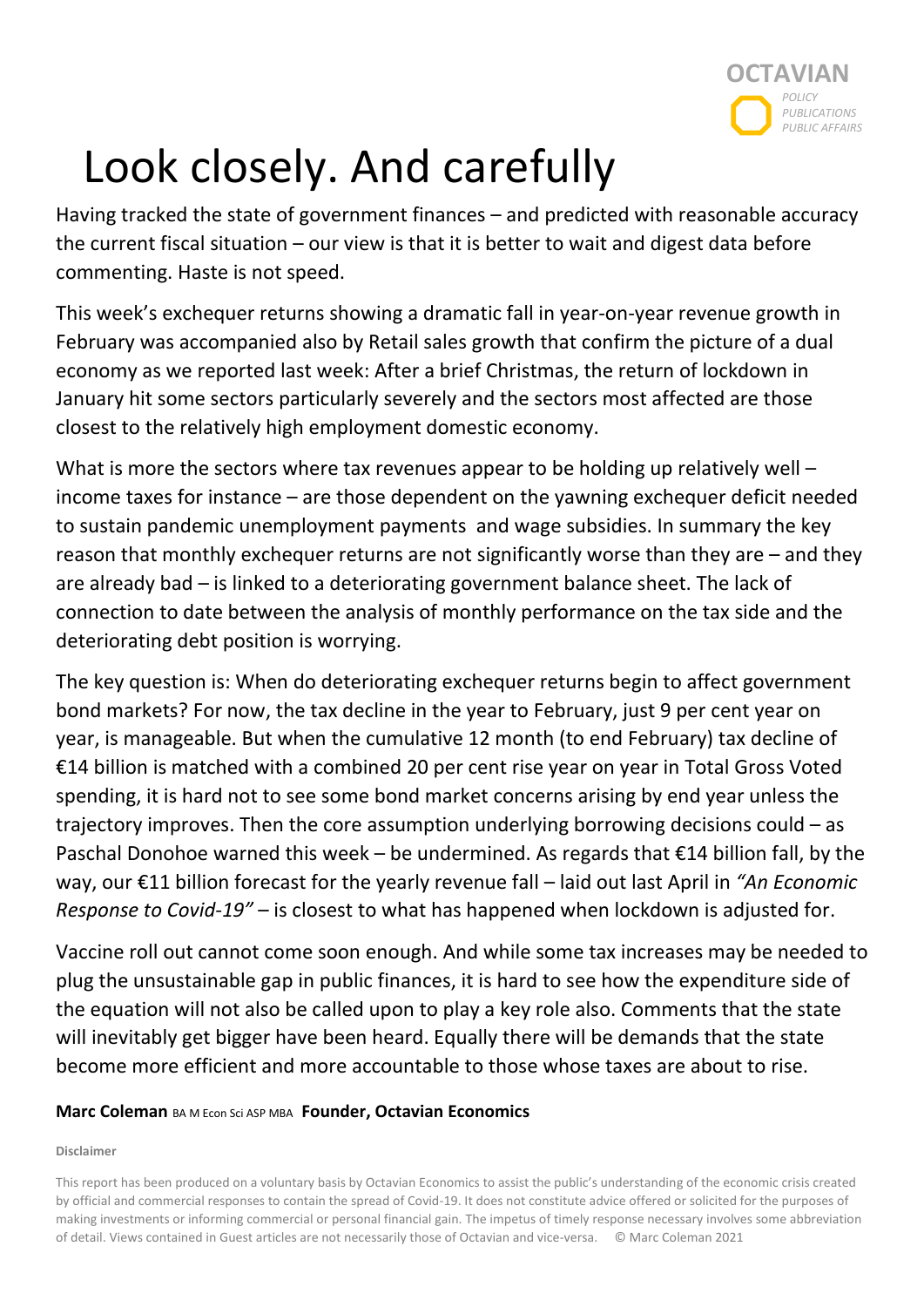# **TAX RETURNS: THE DEVIL IN THE DETAIL**

When looked at first, the overall fall in tax receipts in the first two months of 2021 does not look too bad: Given the year that's in it, a fall of 9 per cent in total taxation and a fall of 6.9 per cent in total taxes excluding corporation taxes suggests that, once lockdown is over, a return to revenues prevailing before the Covid-19 crisis looks possible.

On closer inspection, the trends are far more worrying. As pointed out in our briefing last week on Ireland's two economies, the external export oriented side of our economy is leading to the headline rate of Gross Domestic Product (GDP) actually *rising* last year by 3.4 per cent. This is reflected in the detail of exchequer returns which shows a strong increase in Customs Duties of 30 per cent in the first two months of 2021 compared to 2020.

Capital Acquisitions Tax – a tax affected by the real estate and professional services side of our economy – showed even stronger growth at 33.4 per cent. But for indicators of the domestic economy – which drives over two thirds of tax receipts – the position is dramatic and negative: Corporation taxes fell in the period by 39.9 per cent, Stamp Duty by 25.4 per cent, Excise Duties fell by 14.8 per cent and VAT by 13.1 per cent. Falls in retail sales (see below) are further proof of divergence between our domestic and export economies.

Income taxes held up, even rising by 1.4 per cent in the year. But – mainly by the indirect effect of averting permanent lay-offs - this is being sustained by a level of borrowing that cannot continue much longer. With tax revenues down by €14 billion in the twelve months to February compared to a 2019 revenue tax of €59 billion the implied structural fall of almost one quarter in the revenue base cannot be sustained at a time when Total Gross Voted Spending is rising by 20 per cent without bond market implications ensuing.

At €225.8 billion as of end February 2021 (National Treasury Management Agency data), Ireland's Gross National Debt is heading to exceed a dangerous 120 per cent threshold of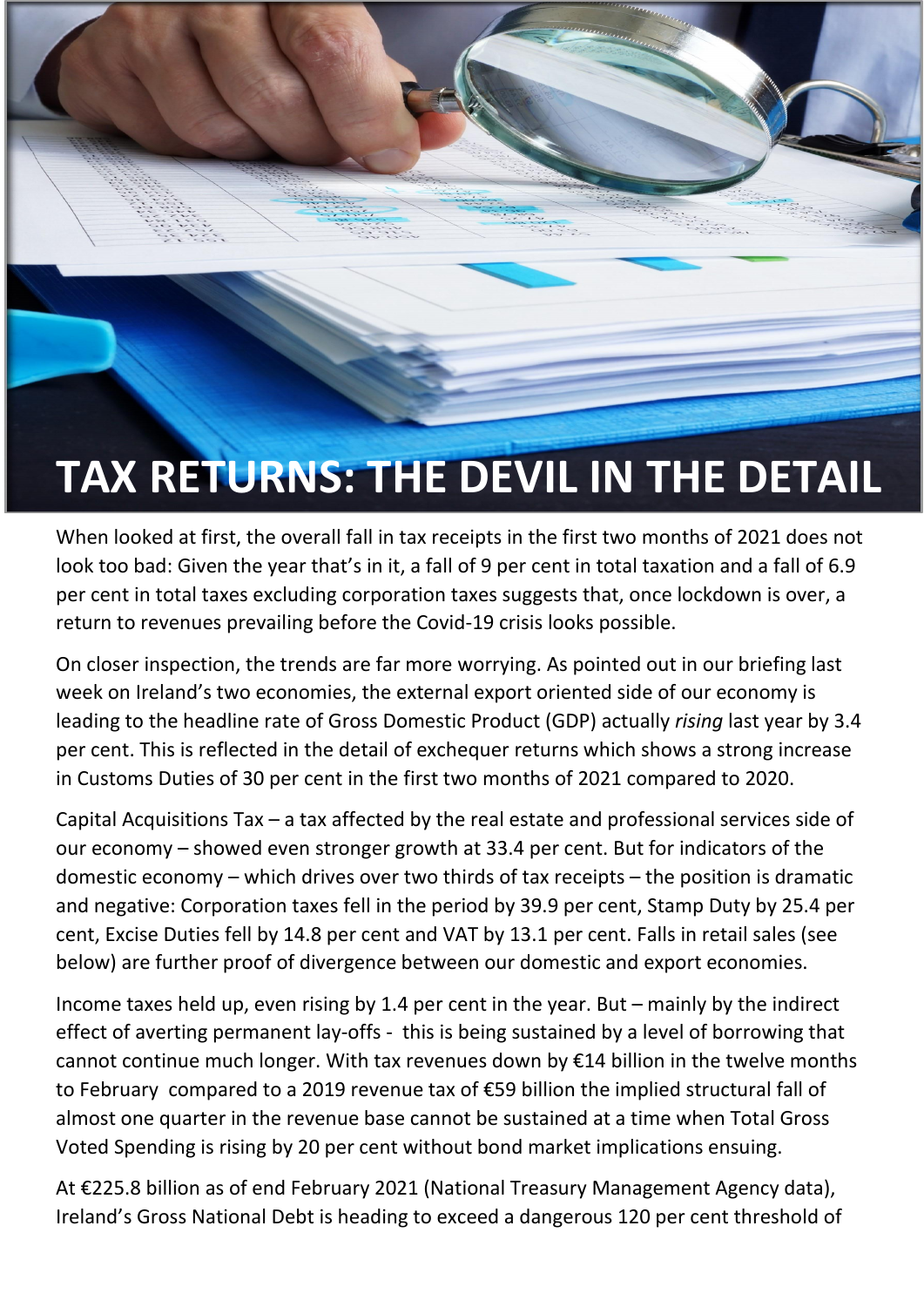modified Gross National Income (GNI\*) in 2021 (it had been already forecast in the Budget 2021 Economic and Fiscal Outlook to reach 114.7 per cent of GNI\*). That threshold is one where debt dynamics and the state's repayment capacity becomes increasingly exposed to the rate of economic growth and also to political stability concerns.

But when could bond market tremors kick in? There are no signs of them thus far. But retail sales figures (see below) suggest these fiscal trends will be with us for at least a few more months. And if the roll out of vaccine is significantly delayed in to the summer and confidence in the capacity of the economy to re-open fully by autumn is undermined then neither the downward tax nor upward spending trajectories will be capable of correction without severe political implications. And falls in business confidence, investment and jobs.

It is hard to end on a positive note, but there is one worth emphasising: As a share of Gross Domestic Product (GDP) Ireland's Gross National Debt remains significantly lower than as a share of GNI\*. The issue for Ireland is the relatively low tax yield from much multinational activity that makes up the difference between GDP and GNI\*. As we called for in *"An Economic Response to Covid-19"* last April, a well organised and implemented strategy of multinational – SME collaboration can raise the employment and tax richness of this activity and make the lower GDP measure of our debt more appreciated by ratings agencies as a sign of our ability to come out of this crisis with a debt burden that is manageable. As a rake of electoral cycles approach from 2023 onwards, the ability of increasingly fragmented governments to service their debts could bring a lot of chicken's home to roost. Ireland's fiscal policy will need to start adjusting for that risk this year. The sooner, the better.

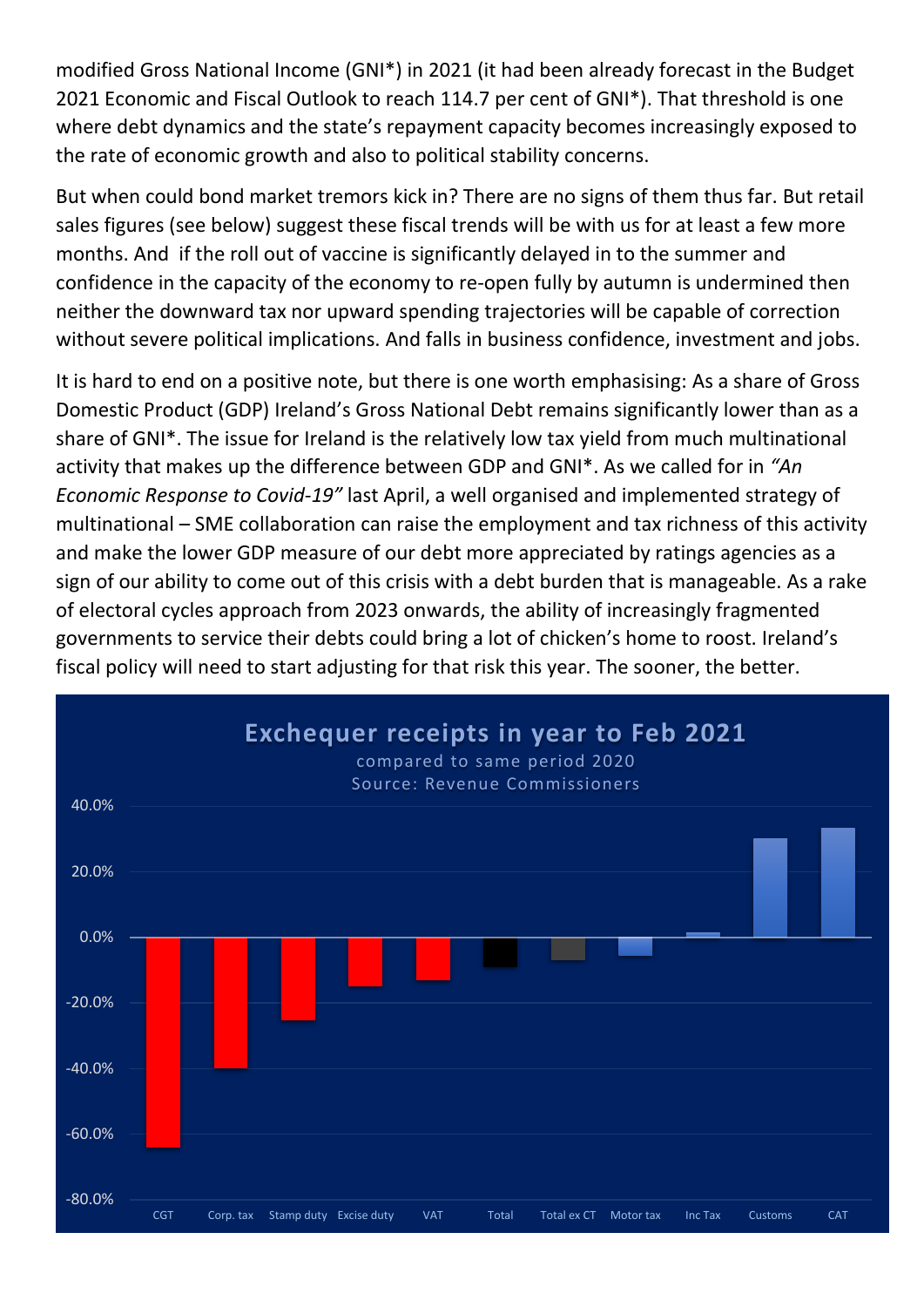## **RETAIL SALES SHOW DIVIDED ECONOMY**

Overall, in February there was a 14.1 per cent decline in the volume (that is adjusting for price changes) of retail sales last month compared with a year earlier. Excluding more volatile motor sales, the figure was 9.8 per cent.

But in an echo of the analysis of tax receipts (see above) for the month, the stark contrast between growth in some sectors (16.9 per cent and 10.1 per cent growth in food related categories of Food, Beverages & Tobacco and Non-Specialised Stores, respectively) and, in other sectors, dramatic falls reflecting the impact of lockdown.

Firstly, and obviously the fall in the Bars sector where volumes were 90.7 per cent down, reflecting one of the most exposed sectors of the economy. Clothing Footwear and Textiles volumes fell by 68.4 per cent while Books, Newspapers and Stationery fell by 52.9 per cent.

The latter category is particularly interesting in that, like food retail outlets, newsagents are open. But unlike food – which is a necessity – more discretionary items of spending are collapsing. This tallies with the high savings rate we reported in last week's briefing. The 38.5 per cent fall in Furniture and Lighting is also noteworthy in that it reflects more longterm spending related to family formation and house purchase.

Overall, the retail sales performance re-enforces the analysis of our last weekly briefing and the foregoing analysis of tax returns: The longer these trends continue, the more likely they are to become embedded in our economy and harder to reverse.

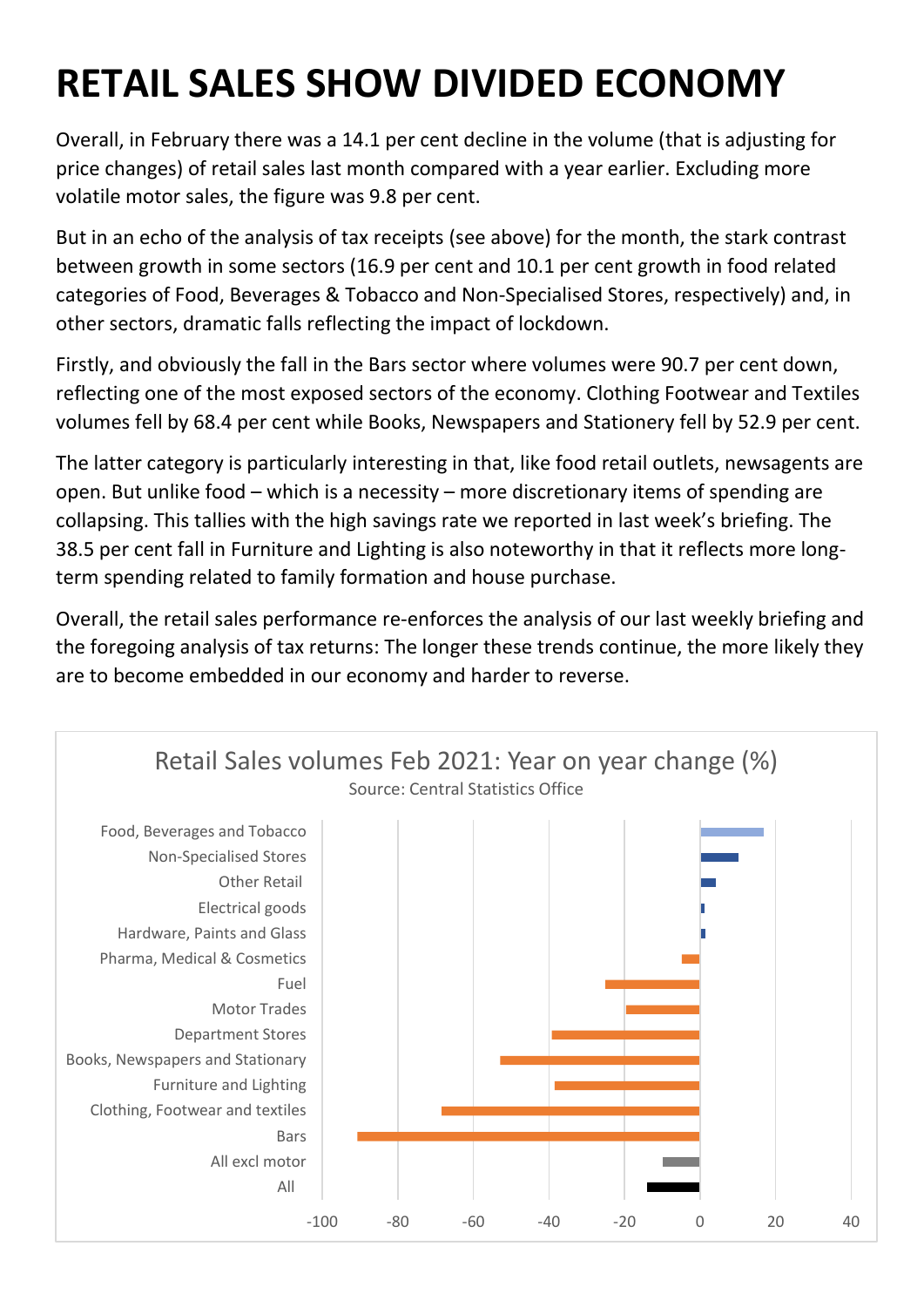# **Covid-19 Update: Case growth slows dramatically but death rate edges up.**

There was a cumulative total of 221,189 cases of Covid-19 recorded as of March 5<sup>th</sup>, according to the World Health Organisations latest "dashboard". Some 4,357 cumulative related deaths were recorded.

The rise in cases compared to 4 weeks previously – some 21,759 – was, while very significant, much lower than the rise of over 100,000 recorded in the prior 4 week period: In February it can be truly said that the pace of the virus growth was substantially slowed down.

Compared with a dramatic rise of over 1,200 in the preceding 4 week period, the rise of some 835 in related deaths the four to the  $5<sup>th of</sup>$  March constituted some slowdown in the rate of increase.

However, compared to 1.8 per cent on  $4<sup>th</sup>$  February, the rate of cases resulting in a Covid-19 related death rose by early March to 2.0 per cent. That rate remains significantly lower, however, than rates of 7 per cent or higher recorded in the early months of the virus during the March-May period last year.